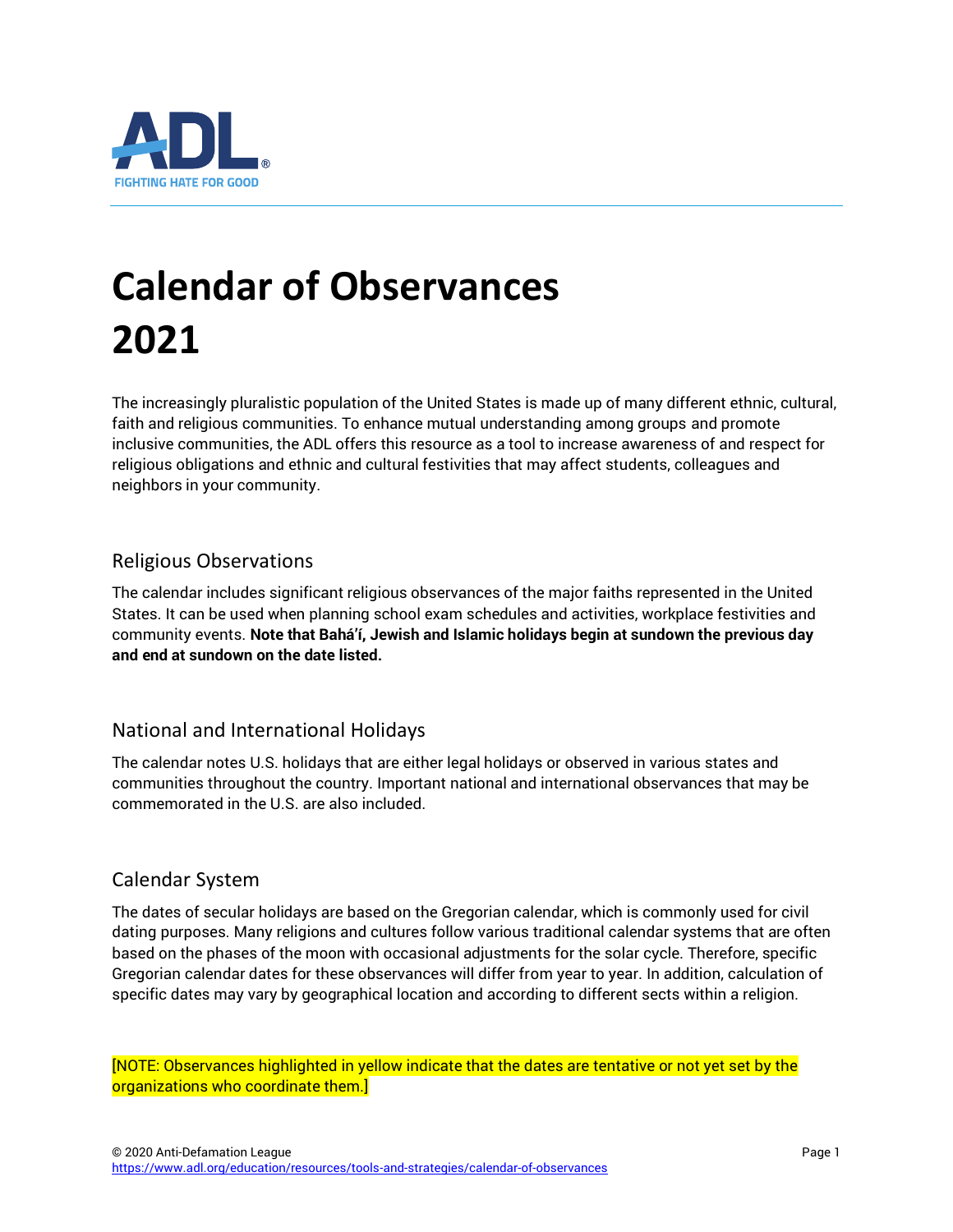## January 2021

| January 1     | <b>NEW YEAR'S DAY</b><br>The first day of the year in the Gregorian calendar, commonly used for civil dating<br>purposes.                                                                                                                                                                     |
|---------------|-----------------------------------------------------------------------------------------------------------------------------------------------------------------------------------------------------------------------------------------------------------------------------------------------|
| January 5     | <b>GURU GOBIND SINGH JI'S BIRTHDAY · Sikh</b><br>Guru Gobind Singh was the 10th Sikh guru of Nanak and founder of the Khalsa.                                                                                                                                                                 |
| January 6     | <b>CHRISTMAS · Armenian Orthodox Christian</b><br>Armenian Christians celebrate the birth of Jesus on Epiphany, except for Armenians living<br>in Israel, who celebrate Christmas on January 19th.                                                                                            |
| January 6     | EPIPHANY • Christian<br>Known as Theophany in Eastern Christianity, it celebrates the manifestation of Jesus as<br>Christ. In addition, the Western Church associates Epiphany with the journey of the Magi to<br>the infant Jesus, and the Eastern Church with the baptism of Jesus by John. |
| January 7     | <b>CHRISTMAS · Eastern Christian</b><br>Most Orthodox churches celebrate Christmas 13 days later than other Christian churches<br>based on their use of the Julian rather than the Gregorian version of the Western calendar.                                                                 |
| January 14    | MAKAR SANKRANTI • Hindu<br>Seasonal celebration marking turning of the sun toward the north.                                                                                                                                                                                                  |
| January 17    | WORLD RELIGION DAY · Bahá'í<br>Observance to proclaim the oneness of religion and the belief that world religion will unify<br>the peoples of the earth.                                                                                                                                      |
| January 18    | DR. MARTIN LUTHER KING JR DAY<br>The birthday of civil rights activist Dr. Martin Luther King Jr. is on January 15 <sup>th</sup> but it is<br>observed on the third Monday in January.                                                                                                        |
| January 18-22 | <b>NO NAME-CALLING WEEK</b><br>Annual week of educational activities aimed at ending name-calling and bullying of all<br>kinds.                                                                                                                                                               |
| January 27    | UN HOLOCAUST MEMORIAL DAY<br>Annual International Day of Commemoration in memory of the victims of the Holocaust<br>coinciding with the anniversary of the liberation of the Auschwitz death camp in 1945.                                                                                    |
| January 28    | MAHAYANA NEW YEAR • Buddhist<br>In Mahayana countries the New Year starts on the first full moon day in January.                                                                                                                                                                              |
| January 28    | TU B'SHVAT · Jewish<br>New Year's Day for Trees, and traditionally the first of the year for tithing fruit of trees. Now<br>a day for environmental awareness and action, such as tree planting.                                                                                              |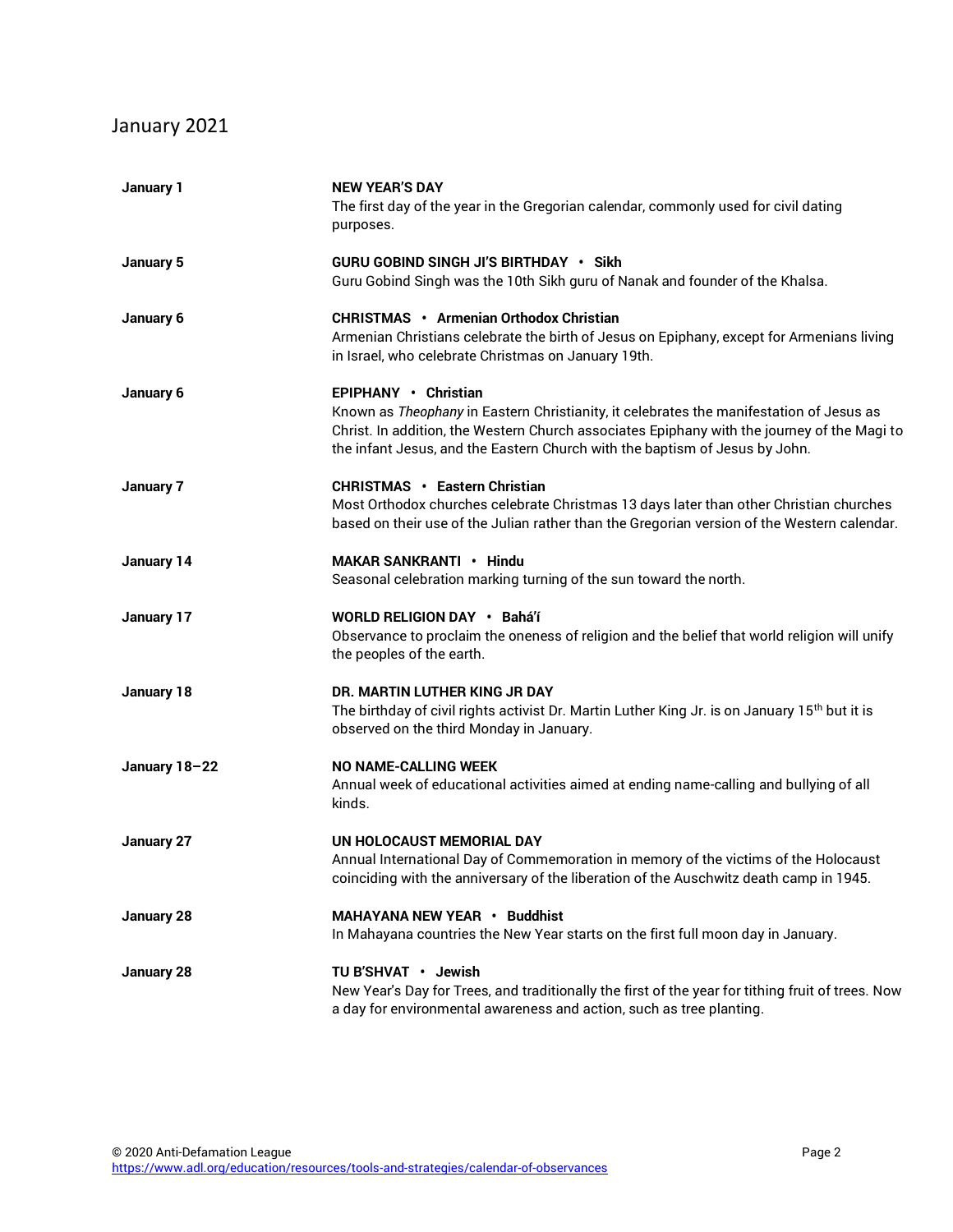## February 2021

| <b>February</b>    | Full Month | <b>BLACK HISTORY MONTH</b><br>Celebrates Black History and African American culture in the United States.                                                                                                                                                                                                                                                               |
|--------------------|------------|-------------------------------------------------------------------------------------------------------------------------------------------------------------------------------------------------------------------------------------------------------------------------------------------------------------------------------------------------------------------------|
| <b>February 1</b>  |            | <b>NATIONAL FREEDOM DAY</b><br>Commemorates the signing of the 13th Amendment, which abolished slavery in 1865.                                                                                                                                                                                                                                                         |
| <b>February 12</b> |            | LUNAR NEW YEAR • Confucian, Daoist and Buddhist<br>Also known as the Spring Festival, an important festival celebrated at the turn of the<br>traditional lunisolar Chinese calendar.                                                                                                                                                                                    |
| February 14        |            | <b>VALENTINE'S DAY</b><br>Celebrates the idea of romantic love.                                                                                                                                                                                                                                                                                                         |
| February 15        |            | NIRVANA DAY · Buddhist<br>Celebrates the day when the historical Buddha achieved Parinirvana, or complete Nirvana,<br>upon the death of his physical body. Sometimes celebrated on February 8.                                                                                                                                                                          |
| February 15        |            | <b>PRESIDENTS' DAY</b><br>Honors all past presidents of the United States of America.                                                                                                                                                                                                                                                                                   |
| February 15        |            | <b>SUSAN B. ANTHONY DAY</b><br>A commemorative holiday to celebrate the birth of Susan B. Anthony (1820-1906) and<br>women's suffrage in the United States.                                                                                                                                                                                                             |
| February 16        |            | <b>SHROVE TUESDAY • Western Christian</b><br>A day of penitence as well as the last chance to feast before Lent begins. Also known as<br>Mardi Gras, Fat Tuesday and Carnival Day as this day is observed in many ways worldwide.                                                                                                                                       |
| February 17        |            | ASH WEDNESDAY • Western Christian<br>The first day of Lent for Western Christian churches, a 40-day period of spiritual<br>preparation for Easter, not counting Sundays.                                                                                                                                                                                                |
| <b>February 20</b> |            | <b>WORLD DAY OF SOCIAL JUSTICE</b><br>U.N. day to recognize efforts to achieve fair outcomes for all through employment, social<br>protection, social dialogue, and fundamental principles and rights at work.                                                                                                                                                          |
| February 25-28     |            | AYYÁM-I-HA OR INTERCALARY DAYS · Bahá'í<br>The Ayyám-i-ha, or "Days of Ha" are devoted to spiritual preparation for the fast,<br>celebrating, hospitality, charity and gift giving. They are celebrated the four days, five in<br>leap year, before the last month of the Bahá'í year by inserting days into the calendar in<br>order to maintain their solar calendar. |
| February 26        |            | PURIM · Jewish<br>The "Feast of Lots" marks the salvation of the Jews of ancient Persia from extermination.                                                                                                                                                                                                                                                             |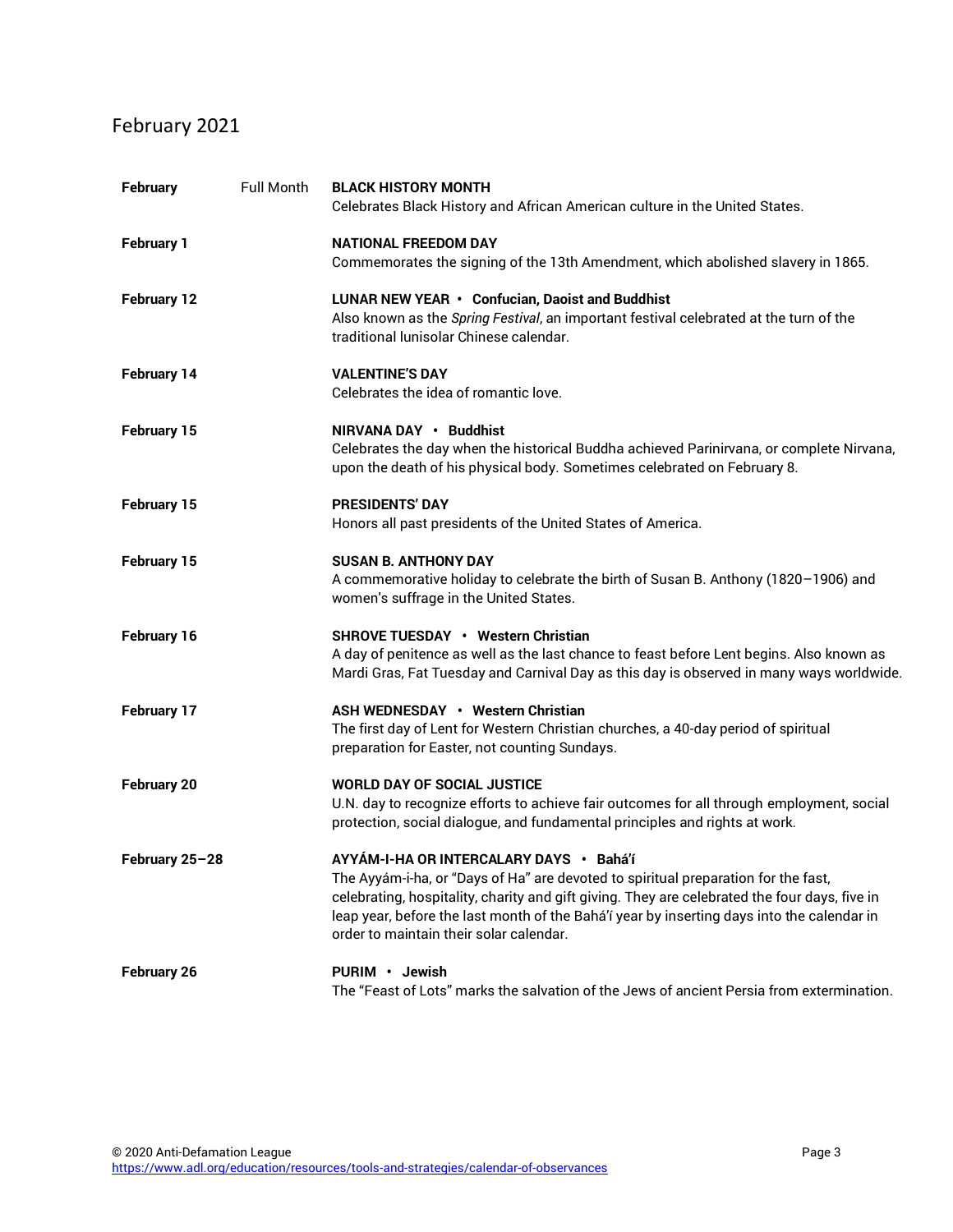#### March 2021

| <b>March</b> | <b>Full Month</b> | <b>NATIONAL WOMEN'S HISTORY MONTH</b><br>Honors women as significant agents of historical change.                                                                                                                                                                                                                |
|--------------|-------------------|------------------------------------------------------------------------------------------------------------------------------------------------------------------------------------------------------------------------------------------------------------------------------------------------------------------|
| March $1-19$ |                   | NINETEEN-DAY FAST · Bahá'í<br>Baha'is between 15 and 70 years of age do not eat or drink from sunrise to sunset and set<br>aside time for prayer and meditation.                                                                                                                                                 |
| March 8      |                   | <b>INTERNATIONAL WOMEN'S DAY</b><br>Celebration of the economic, political and social achievements of women worldwide.                                                                                                                                                                                           |
| March 11     |                   | MAHA SHIVARATRI • Hindu<br>Also called Shiva Ratri, the Great Night of Shiva, is a festival in reverence of the god Shiva.<br>The festival is celebrated at the 13 <sup>th</sup> night or 14 <sup>th</sup> day of the waning moon in the Hindu<br>calendar (month of February or March of the English calendar). |
| March 15     |                   | <b>CLEAN MONDAY • Eastern Christian</b><br>The beginning of Great Lent for Eastern Christian churches, which starts 40 days before<br>Orthodox Easter (Pascha), counting Sundays.                                                                                                                                |
| March 17     |                   | ST. PATRICK'S DAY • Christian<br>Feast day of the patron saint of Ireland. In the U.S., a secular version is celebrated by<br>people of all faiths through appreciation of all things Irish.                                                                                                                     |
| March 20     |                   | <b>VERNAL EQUINOX</b><br>Marks the first day of the season of spring. The sun shines nearly equally on both<br>hemispheres when it's spring in the Northern Hemisphere and simultaneously fall in the<br>Southern Hemisphere.                                                                                    |
| March 21     |                   | INTERNATIONAL DAY FOR THE ELIMINATION OF RACIAL DISCRIMINATION<br>Call to action to eliminate all forms of racial discrimination worldwide.                                                                                                                                                                      |
| March 21     |                   | NOWRÚZ · Zoroastrian<br>A traditional ancient Iranian festival celebrating the first day of Spring and the Iranian New<br>Year. Also celebrated as New Year's Day in Baha'i tradition (Naw-Ruz). (This date may vary<br>based on region or sect.)                                                                |
| March 28     |                   | KHORDAD SAL • Zoroastrian<br>The Zoroastrian celebration of the birth of Zoroaster, the founder of the Zoroastrianism<br>religion. The holiday is specifically celebrated in India and Iran, immediately following the<br>Persian new year, Nowrúz.                                                              |
| March 28     |                   | MAGHA PUJA · Buddhist<br>Also known as Sangha Day, it commemorates the spontaneous assembly of 1,250<br>disciples, completely enlightened monks, in the historical Buddha's presence.                                                                                                                            |
| March 28     |                   | <b>PALM SUNDAY · Christian</b><br>Observed the Sunday before Easter/Pascha to commemorate the entry of Jesus into<br>Jerusalem.                                                                                                                                                                                  |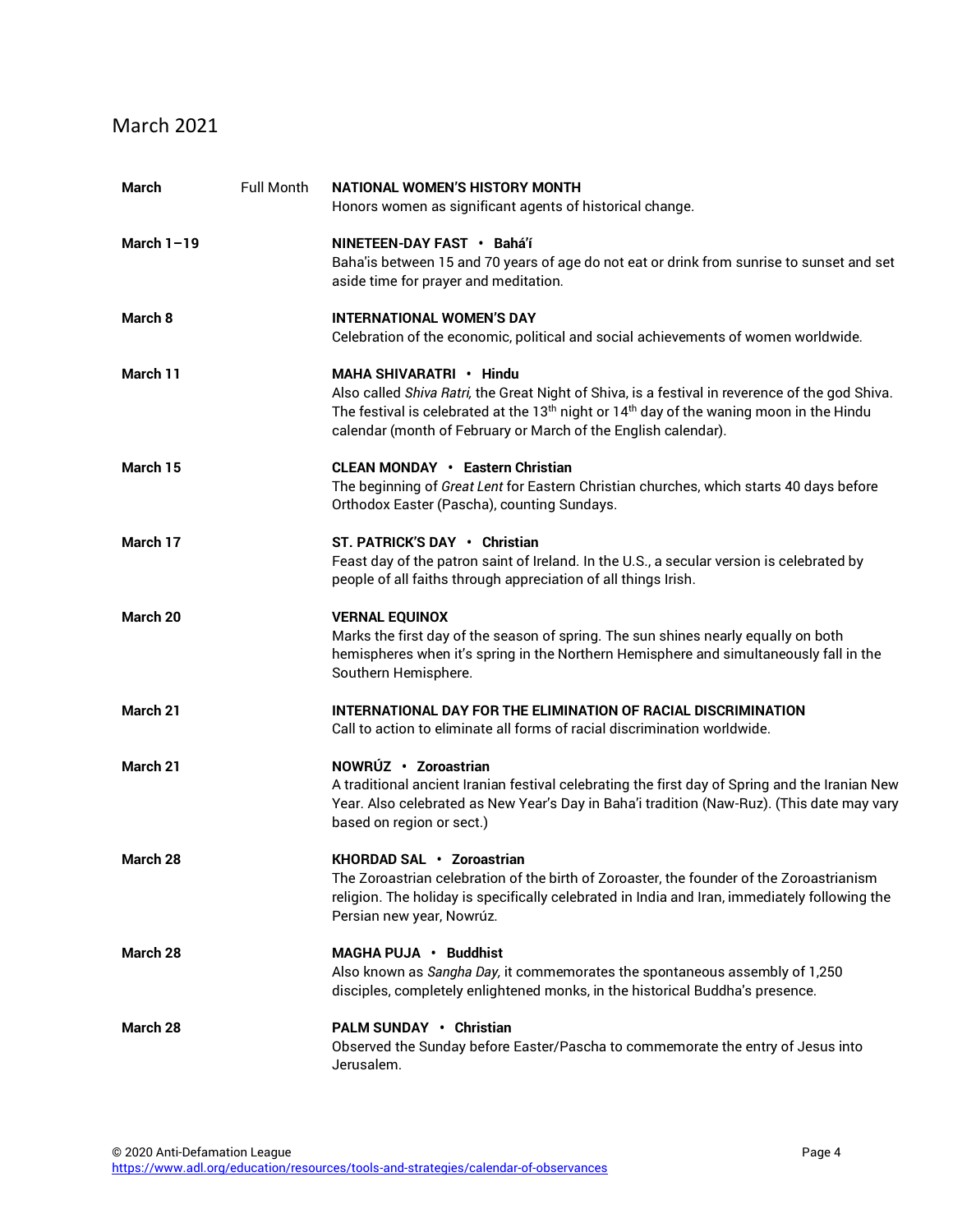| March 28-April | PASSOVER/PESACH · Jewish                                                                                                                                                                                                                                                            |
|----------------|-------------------------------------------------------------------------------------------------------------------------------------------------------------------------------------------------------------------------------------------------------------------------------------|
| 4              | The eight-day "Feast of Unleavened Bread" celebrates Israel's deliverance from Egyptian<br>bondage.                                                                                                                                                                                 |
| March 29       | HOLA MOHALLA • Sikh<br>An annual event which is a martial arts parade historically coinciding with Holi, the Hindu<br>festival of colors. Celebrations related to Holla Mohalla may be held in various locations<br>over several weekends preceding the actual date of the holiday. |
| March 29       | $HOLI \cdot Hindu$<br>A spring festival in India and Nepal dedicated to the god of pleasure, also known as the<br>festival of colours or the festival of sharing love.                                                                                                              |
| March 31       | <b>CESAR CHAVEZ DAY</b><br>Honors Mexican American farm worker, labor leader and activist Cesar Chavez (1927-<br>1993) who was a nationally respected voice for social justice.                                                                                                     |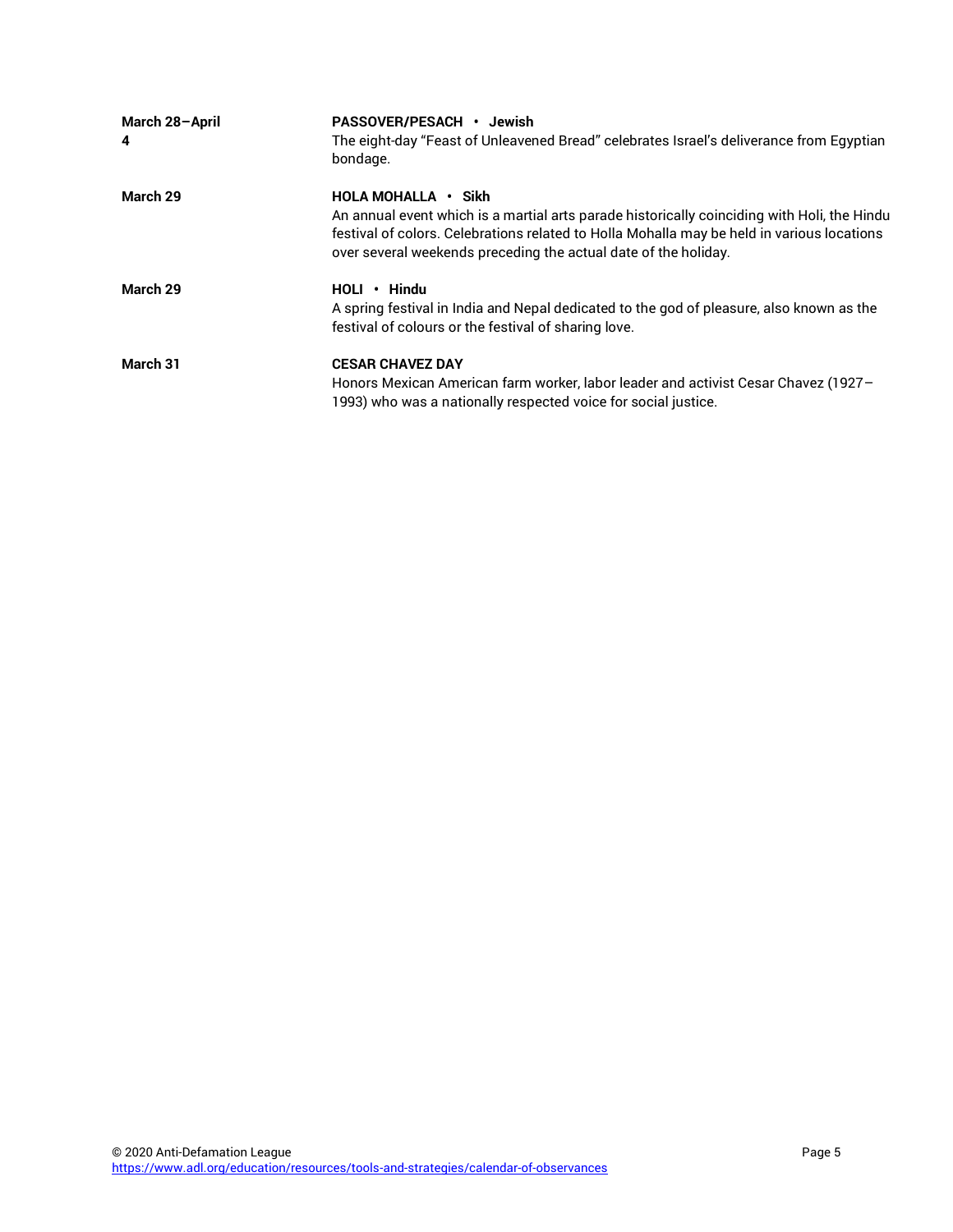## April 2021

| <b>April</b>       | Full Month | <b>GENOCIDE AWARENESS MONTH</b><br>A month that marks important anniversaries for past and contemporary genocides.<br>Throughout the month, individuals, communities and organizations join together to<br>remember and honor victims and survivors of mass atrocities.                                                                                                                |
|--------------------|------------|----------------------------------------------------------------------------------------------------------------------------------------------------------------------------------------------------------------------------------------------------------------------------------------------------------------------------------------------------------------------------------------|
| <b>April</b>       | Full Month | NATIONAL POETRY MONTH<br>Introduced in 1996 by the Academy of American Poets as a way to increase awareness<br>and appreciation of poetry in the United States.                                                                                                                                                                                                                        |
| April 1            |            | <b>HOLY THURSDAY • Christian</b><br>Also known as Maundy Thursday, it is celebrated on the Thursday before Easter<br>commemorating the Last Supper, at which Jesus and the Apostles were together for the<br>last time before the Crucifixion.                                                                                                                                         |
| <b>April 2</b>     |            | GOOD FRIDAY • Christian<br>Known as Holy Friday in Eastern Christianity, it commemorates the Crucifixion of Jesus on<br>the Friday before Easter/Pascha.                                                                                                                                                                                                                               |
| April 4            |            | EASTER • Christian<br>Known as Pascha in Eastern Christianity, it celebrates the resurrection of Jesus.                                                                                                                                                                                                                                                                                |
| <b>April 8</b>     |            | YOM HASHOAH • Jewish<br>"Holocaust Remembrance Day" memorializes the heroic martyrdom of six million Jews<br>who perished in the Nazi Holocaust.                                                                                                                                                                                                                                       |
| April 21           |            | RAMA NAVAMI • Hindu<br>Celebrates the birthday of Rama, king of ancient India, hero of the epic Ramayana, and<br>seventh incarnation of Vishnu.                                                                                                                                                                                                                                        |
| April 13-May<br>13 |            | RAMADAN • Islamic<br>Observed by Muslims worldwide as a month of fasting to commemorate the first<br>revelation of the Qur'an to the Prophet Muhammad.                                                                                                                                                                                                                                 |
| April 14           |            | VAISAKHI (also spelled Baisakhi) · Sikh<br>The festival which celebrates the founding of the Sikh community as the Khalsa<br>(community of the initiated). On this day, Sikhs gather and celebrate Vaisakhi at their<br>local Gurdwaras (Sikh house of worship) by remembering this day as the birth of the<br>Khalsa.                                                                 |
| April 20-May 1     |            | FESTIVAL OF RIDVÁN · Bahá'í<br>Annual festival commemorating the 12 days when Bahá'u'lláh, the prophet-founder of the<br>Bahá'í Faith, resided in a garden called Ridván (Paradise) and publicly proclaimed his<br>mission as God's messenger for this age. The first (April 20), ninth (April 28), and twelfth<br>(May 1) days are celebrated as holy days when Baha'is suspend work. |
| April 23           |            | <b>DAY OF SILENCE</b><br>Students take a day-long vow of silence to protest the actual silencing of lesbian, gay,<br>bisexual, transgender and queer/questioning (LGBTQ) students and their straight allies<br>due to bias and harassment.                                                                                                                                             |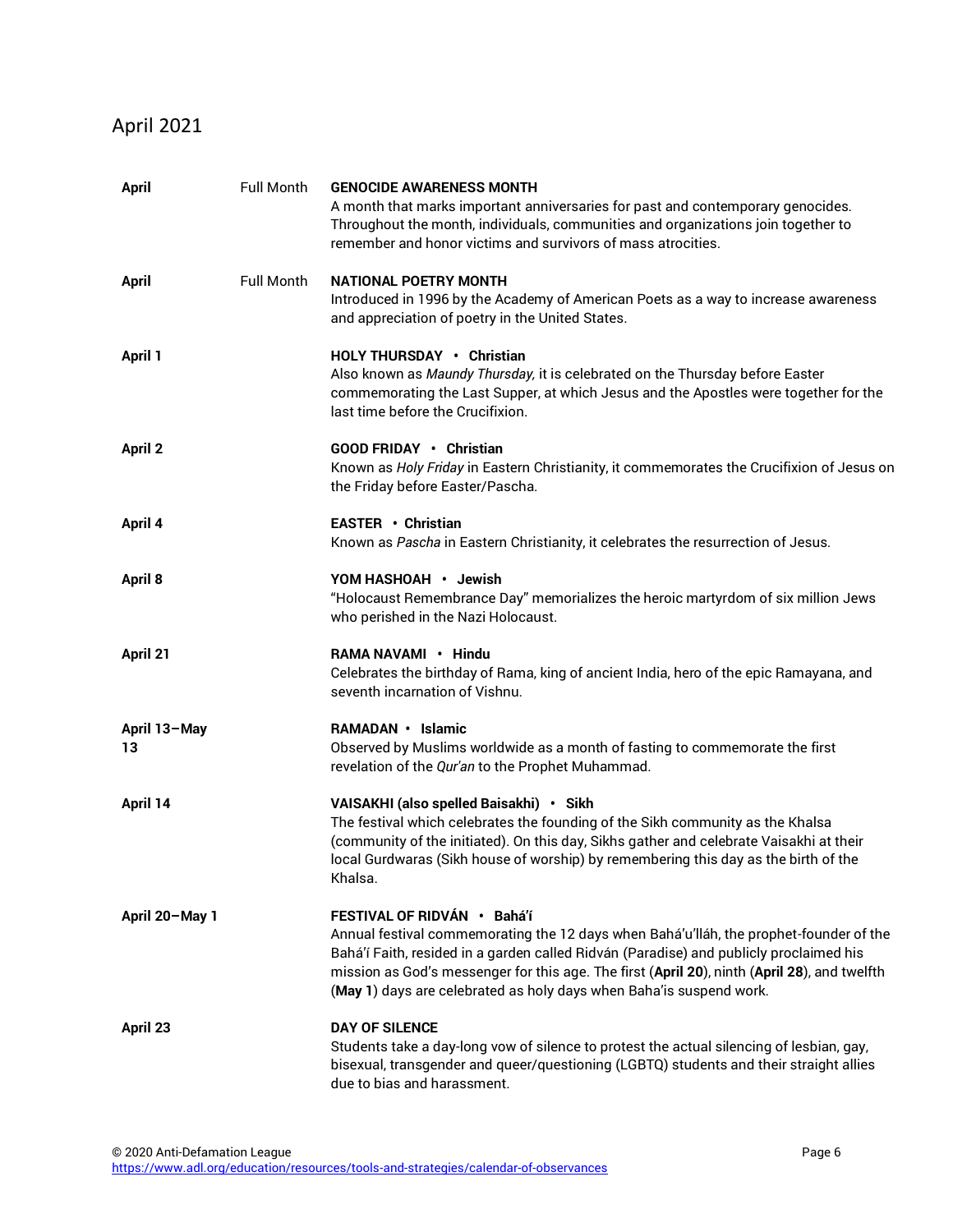| April 24 | <b>ARMENIAN MARTYRS' DAY</b><br>Memorializes the genocide of approximately 1.5 million Armenians between 1915 and<br>1923 in Turkey.         |
|----------|----------------------------------------------------------------------------------------------------------------------------------------------|
| April 27 | <b>THERAVADA NEW YEAR • Buddhist</b><br>In Theravada countries the New Year is celebrated on the first full moon day in April.               |
| April 30 | LAG B'OMER · Jewish<br>Celebrates the end of a divine-sent plague and/or Roman occupation during Rabbi Akiva's<br>lifetime (died c. 135 CE). |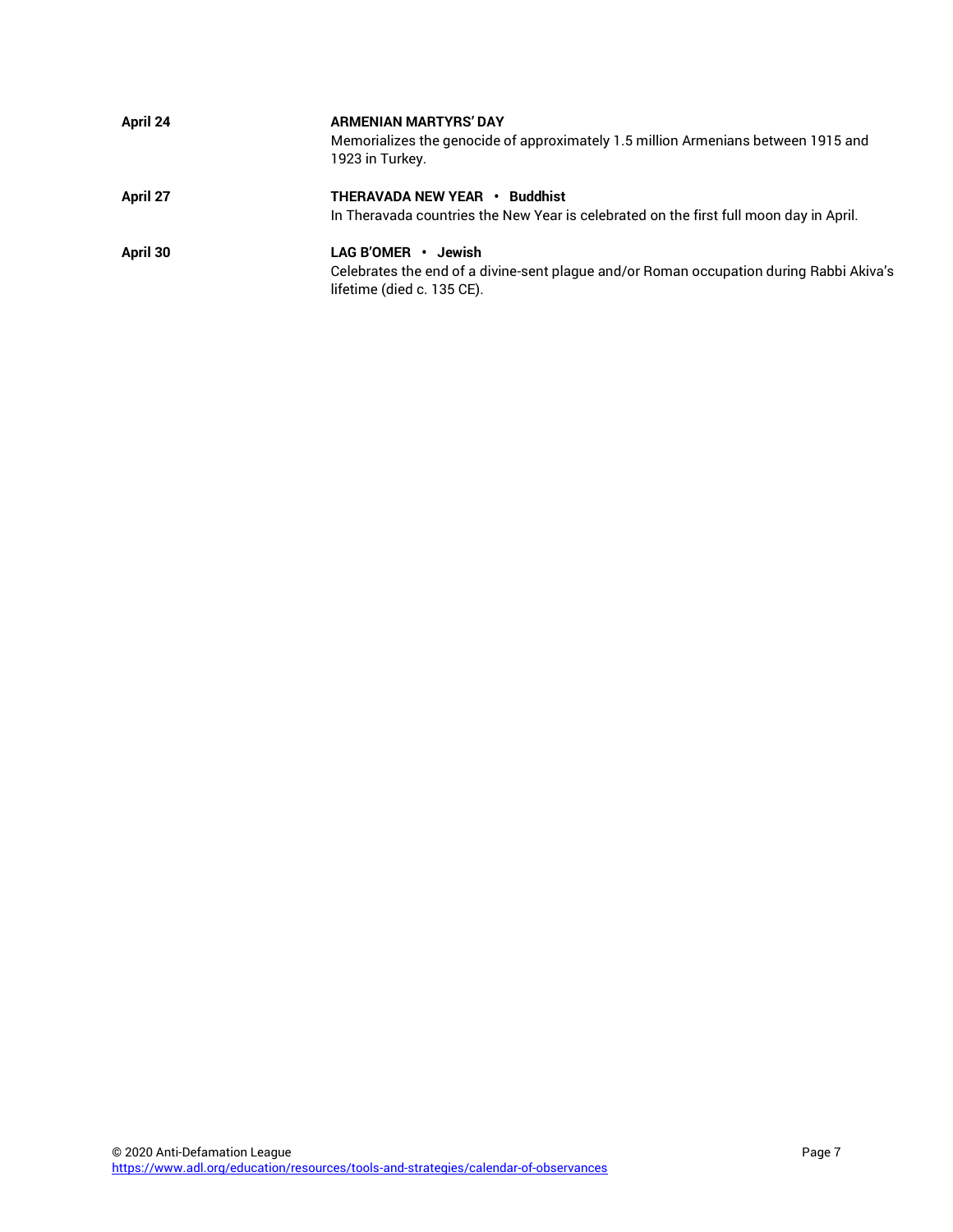## May 2021

| May           | Full Month        | ASIAN PACIFIC AMERICAN HERITAGE MONTH<br>Recognizes the contributions and celebrates the culture of Asians and Pacific Islanders in<br>the United States.                                                                                                                                                                         |
|---------------|-------------------|-----------------------------------------------------------------------------------------------------------------------------------------------------------------------------------------------------------------------------------------------------------------------------------------------------------------------------------|
| May           | <b>Full Month</b> | JEWISH AMERICAN HERITAGE MONTH<br>Recognizes the history of Jewish contributions to American culture, acknowledging the<br>diverse achievements of American Jews.                                                                                                                                                                 |
| May 1         |                   | <b>INTERNATIONAL WORKER'S DAY</b><br>Also known as May Day, it celebrates the social and economic achievements of workers<br>worldwide. The day commemorates the Haymarket Riot of 1886 in Chicago, in which police<br>and protesters clashed following a workers' strike for an eight-hour work day.                             |
| May 3         |                   | <b>WORLD PRESS FREEDOM DAY</b><br>Serves as an occasion to inform the public of violations of the right to freedom of<br>expression and as a reminder that many journalists brave death or jail to bring people their<br>daily news.                                                                                              |
| May 5         |                   | <b>CINCO DE MAYO</b><br>In 1862 Mexican forces defeated French occupational forces in the Battle of Puebla.                                                                                                                                                                                                                       |
| May 8         |                   | LAILA AL-QADR · Islamic<br>Commemorates the night that the Qur'an was first revealed to the Prophet Muhammad. It<br>is known as the "Night of Power." Often set on the 27th day of Ramadan, Sunnis may<br>observe it on the 21st, 23rd, 25th or 29th and Shī'ite (Shiite) observe it on the 19th, 21st or<br>23rd day of Ramadan. |
| May 9         |                   | <b>MOTHER'S DAY</b><br>Children of all ages show appreciation for their mothers and mother figures.                                                                                                                                                                                                                               |
| <b>May 13</b> |                   | ASCENSION DAY • Christian<br>Also known as Holy Thursday, celebrated 40 days after Easter/Pascha, it commemorates<br>the ascension of Jesus into Heaven.                                                                                                                                                                          |
| <b>May 13</b> |                   | $EID AL-FITR \cdot Islamic$<br>The "Feast of the Breaking of the Fast" marks the end of Ramadan, the holy month of<br>fasting from dawn until dusk.                                                                                                                                                                               |
| May 17-18     |                   | SHAVUOT • Jewish<br>The "Feast of Weeks" celebrates the covenant established at Sinai between God and Israel,<br>and the revelation of the Ten Commandments.                                                                                                                                                                      |
| <b>May 21</b> |                   | <b>WORLD DAY FOR CULTURAL DIVERSITY</b><br>Recognizes cultural diversity as a source of innovation, exchange and creativity, as well as<br>the obligation to create a more peaceful and equitable society based on mutual respect.                                                                                                |
| <b>May 23</b> |                   | DECLARATION OF THE BÁB · Bahá'í<br>Commemoration of May 23, 1844, when the Báb, the prophet-herald of the Bahá'í Faith,<br>announced in Shíráz, Persia, that he was the herald of a new messenger of God.                                                                                                                         |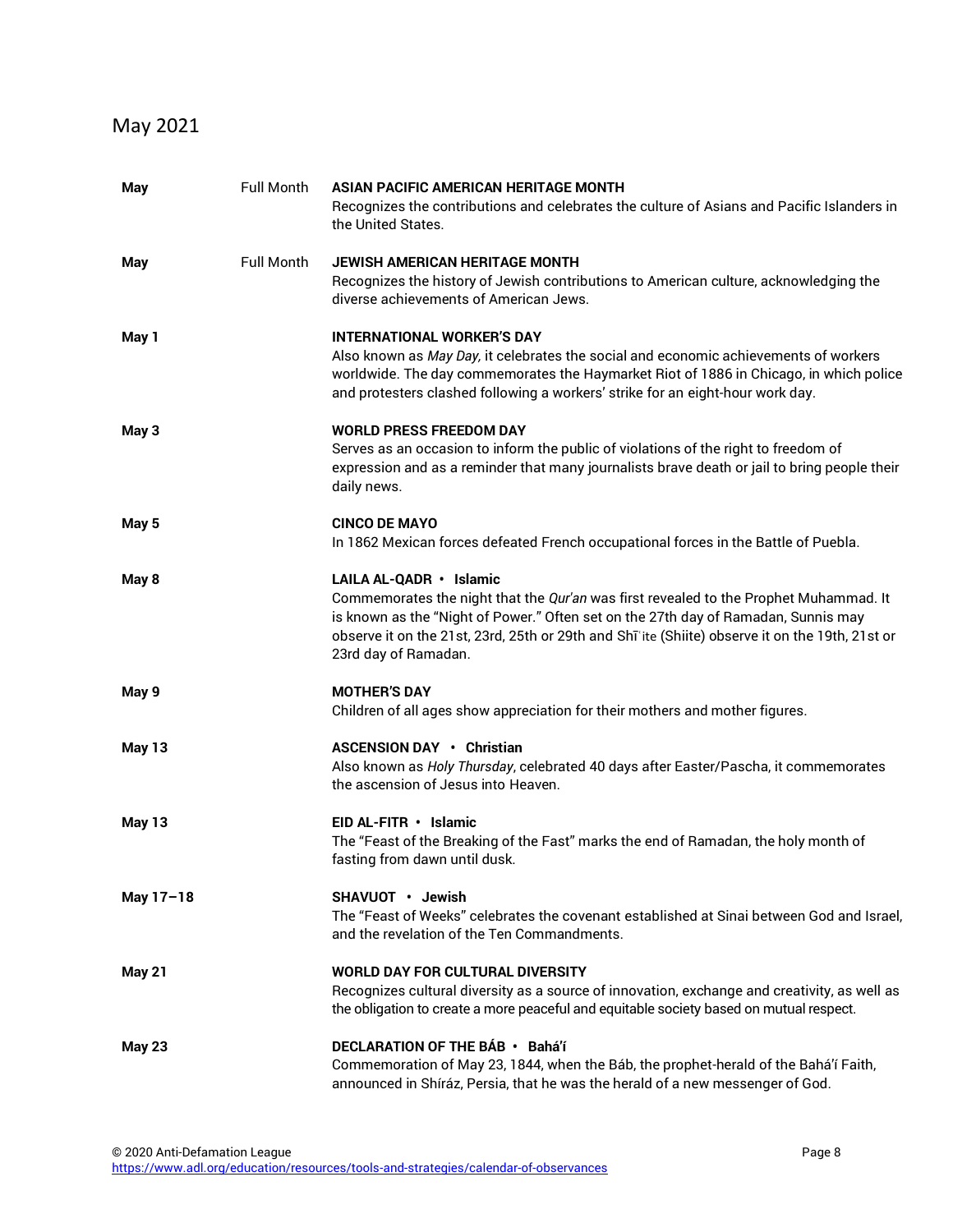| <b>May 23</b> | PENTECOST • Christian<br>Also known as Whitsunday, the seventh Sunday after Easter/Pascha commemorates the<br>descent of the Holy Spirit upon the Apostles and women followers of Jesus. Marks the<br>birth of the Christian Church. |
|---------------|--------------------------------------------------------------------------------------------------------------------------------------------------------------------------------------------------------------------------------------|
| <b>May 26</b> | VISAKHA PUJA · Buddhist<br>Also known as Vesak or Buddha Day, it marks the birth, spiritual awakening and death<br>(nirvana) of the historical Buddha. (This date may vary based on region or sect.)                                 |
| <b>May 28</b> | ASCENSION OF BAHÁ'U'LLÁH · Bahá'í<br>Observance of the anniversary of the death in exile of Bahá'u'lláh, the prophet-founder of<br>the Bahá'í Faith.                                                                                 |
| <b>May 30</b> | ALL SAINTS' DAY • Eastern Christian<br>In Orthodox churches observed on the first Sunday after Pentecost, it commemorates all<br>known and unknown Christian saints.                                                                 |
| <b>May 31</b> | <b>MEMORIAL DAY</b><br>A federal holiday in the United States for remembering the people who died while serving<br>in the country's armed forces.                                                                                    |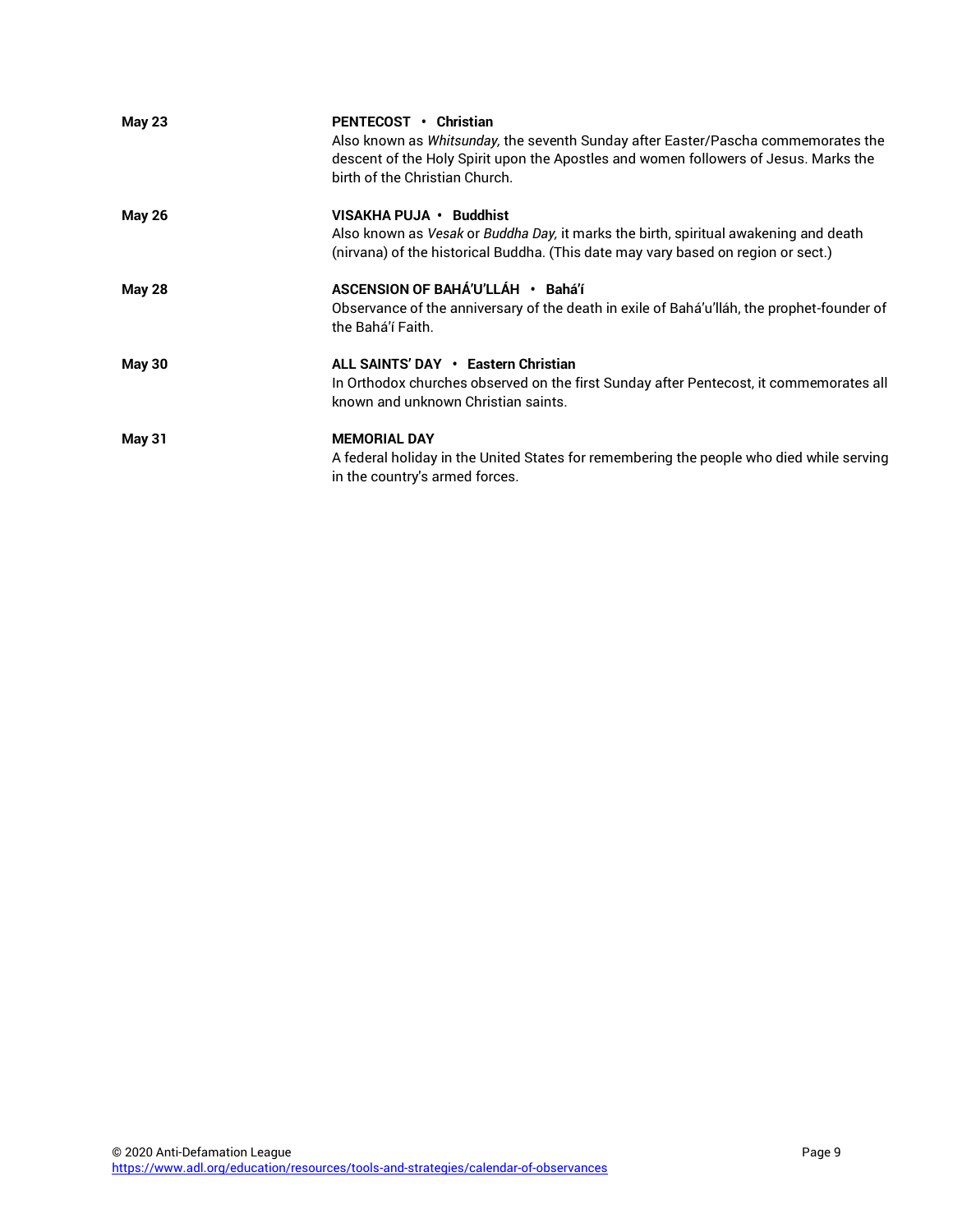#### June 2021

| June    | Full Month | <b>LGBTQ+ PRIDE MONTH</b><br>Commemorates the anniversary of the June 28, 1969 Stonewall riot in New York City, the<br>incident that initiated the modern gay rights movement in the United States.                                                              |
|---------|------------|------------------------------------------------------------------------------------------------------------------------------------------------------------------------------------------------------------------------------------------------------------------|
| June 5  |            | <b>WORLD ENVIRONMENT DAY (WED)</b><br>The United Nations' most important day for encouraging worldwide awareness and action<br>for the protection of our environment.                                                                                            |
| June 12 |            | <b>ANNE FRANK DAY</b><br>Birthday of young Jewish girl whose diary describes her family's experiences hiding from<br>the Nazis through assistance of Gentile friends.                                                                                            |
| June 12 |            | <b>LOVING DAY</b><br>Observes the anniversary of the 1967 United States Supreme Court decision Loving v.<br>Virginia which struck down the miscegenation laws remaining in 16 states barring<br>interracial marriage.                                            |
| June 13 |            | RACE UNITY DAY · Bahá'í<br>Observance promoting racial harmony and understanding and the essential unity of<br>humanity.                                                                                                                                         |
| June 14 |            | <b>FLAG DAY</b><br>Anniversary of the adoption of the Unites States flag by Congress in 1777.                                                                                                                                                                    |
| June 19 |            | <b>JUNETEENTH</b><br>Originally commemorating the announcement of the abolition of slavery in Texas in 1865,<br>it is now celebrated throughout the U.S. to honor African-American freedom and<br>achievement.                                                   |
| June 20 |            | <b>FATHER'S DAY</b><br>Children of all ages show appreciation for their fathers and father figures.                                                                                                                                                              |
| June 20 |            | <b>SUMMER SOLSTICE</b><br>Marks the first day of the season of summer. The length of time between sunrise and<br>sunset is the longest of the year with the sun shining the farthest from the Southern<br>Hemisphere and the closest to the Northern Hemisphere. |
| June 20 |            | <b>WORLD REFUGEE DAY</b><br>Raises awareness about the plight of refugees and displaced persons.                                                                                                                                                                 |
| June 26 |            | ANNIVERSARY OF LEGALIZATION OF SAME-SEX MARRIAGE IN THE U.S.<br>On June 26, 2015, in the case of Obergefell v. Hodges, the Supreme Court ruled that the<br>fundamental right to marry is guaranteed to same-sex couples.                                         |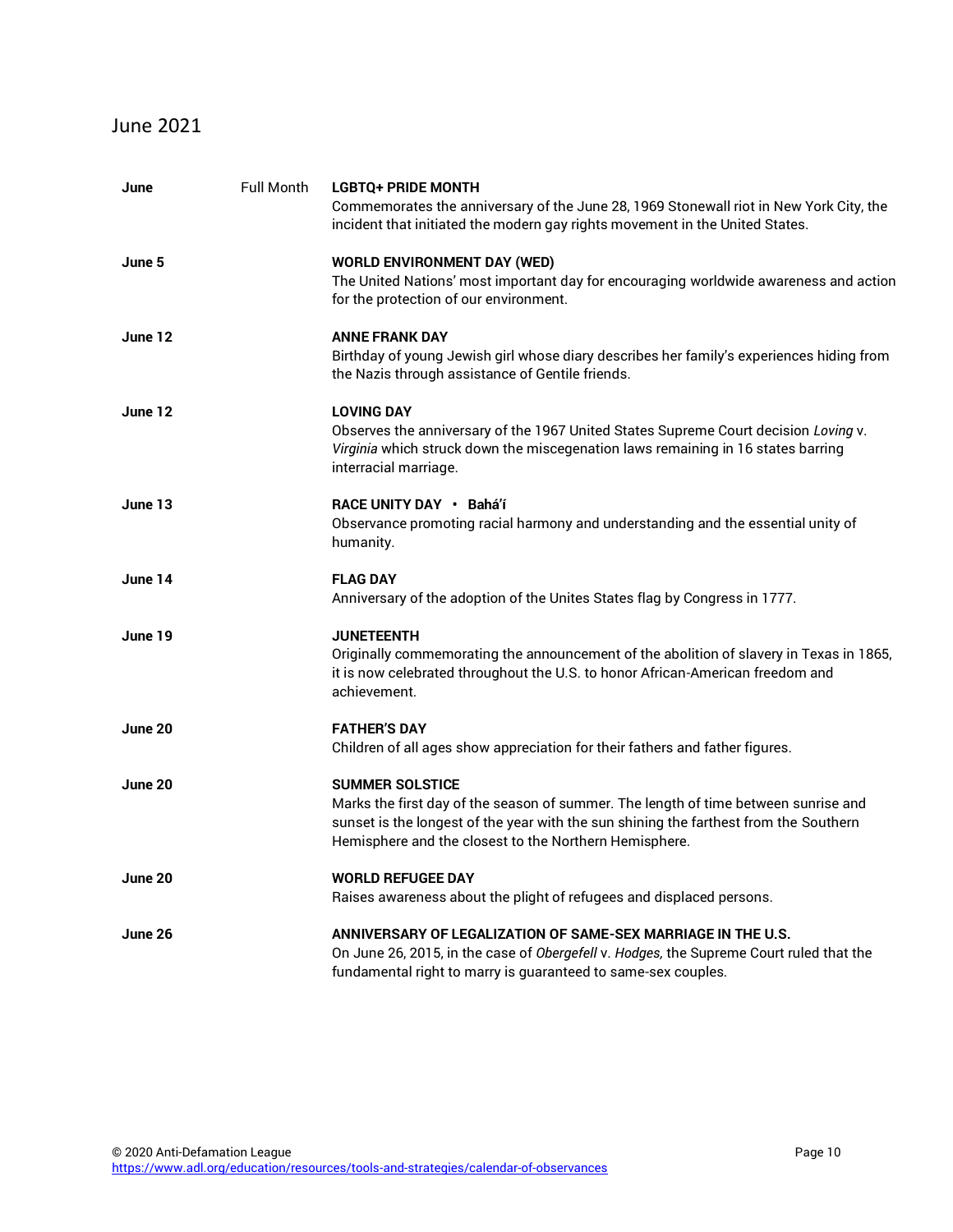## July 2021

| July 4     | <b>INDEPENDENCE DAY</b>                                                                                                                                                                     |
|------------|---------------------------------------------------------------------------------------------------------------------------------------------------------------------------------------------|
|            | Anniversary of the United States Declaration of Independence in 1776.                                                                                                                       |
| July 9     | MARTYRDOM OF THE BÁB · Bahá'í                                                                                                                                                               |
|            | Observance of the anniversary of the execution by a firing squad in Tabríz, Persia, of the                                                                                                  |
|            | 30-year-old Siyyid 'Alí-Muhammad, the Báb, the prophet-herald of the Bahá'í Faith.                                                                                                          |
| July 13-15 | ULLAMBANA (also known as Obon) · Buddhist                                                                                                                                                   |
|            | Ullambana, a Sanskrit term that means "hanging upside down and suffering," honors the                                                                                                       |
|            | spirits of past ancestors and strives to relieve aching souls from suffering. It lasts about<br>half of the month of August. Obon, the Japanese transliteration of Ullambana, is only three |
|            | days and varies from region to region-July in the eastern region and August in the                                                                                                          |
|            | western region.                                                                                                                                                                             |
| July 18    | TISHA B'AV · Jewish                                                                                                                                                                         |
|            | Mourning of the destruction of the First and Second Temples in Jerusalem in 586 BCE and                                                                                                     |
|            | 70 CE.                                                                                                                                                                                      |
| July 20    | EID AL-ADHA · Islamic                                                                                                                                                                       |
|            | Commemoration of Ibrahim's willingness to sacrifice his son in obedience of a command                                                                                                       |
|            | from God. Marks the end of the annual Hajj (pilgrimage to Mecca).                                                                                                                           |
| July 24    | <b>DHARMA DAY • Buddhist</b>                                                                                                                                                                |
|            | Also known as Asalha Puja, it commemorates the historical Buddha's first discourse                                                                                                          |
|            | following his spiritual awakening.                                                                                                                                                          |
| July 26    | AMERICANS WITH DISABILITIES ACT (ADA) DAY                                                                                                                                                   |
|            | Commemorates the 1990 signing of the Americans with Disabilities Act, which guarantees                                                                                                      |
|            | equal opportunity for people with disabilities.                                                                                                                                             |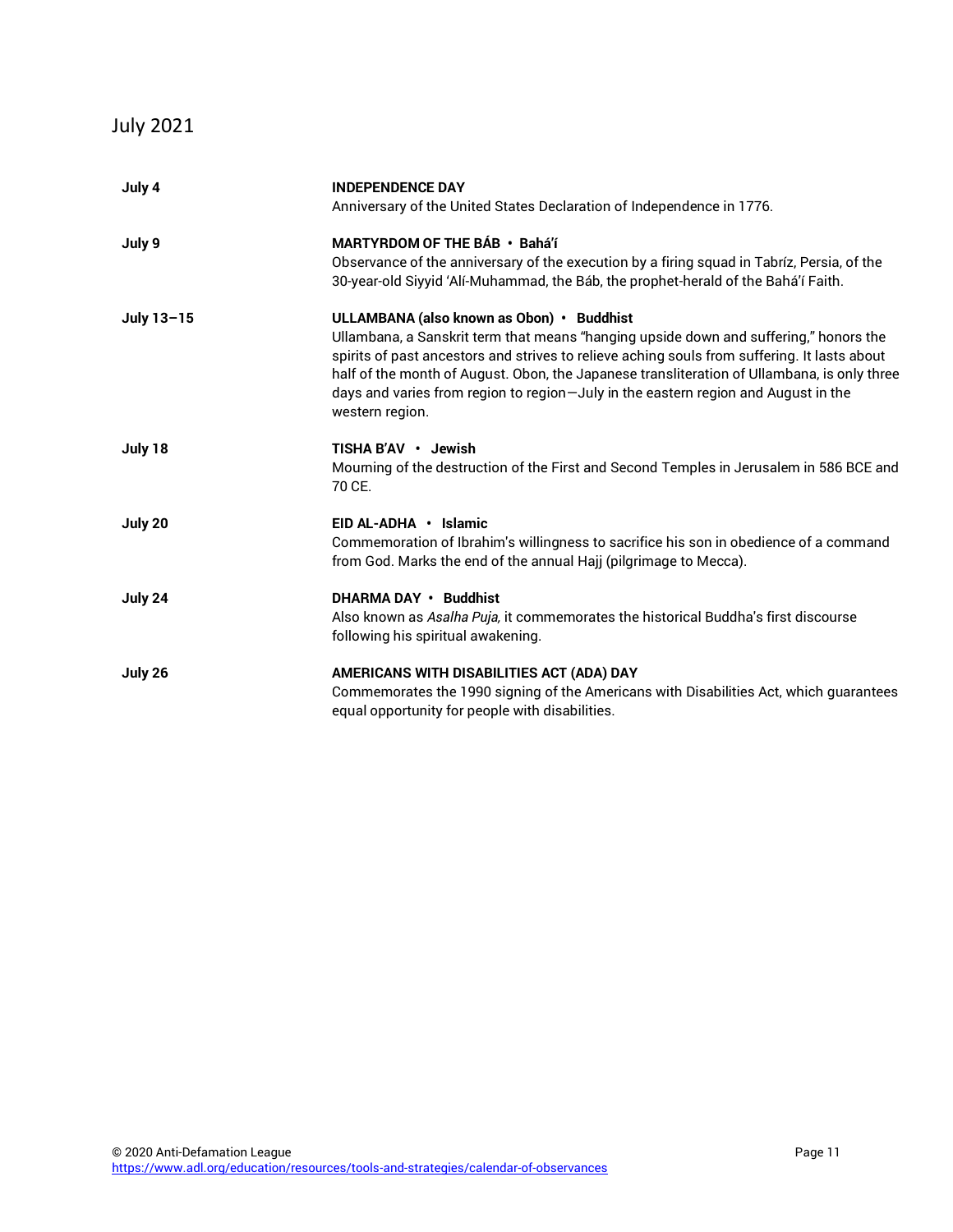## August 2021

| <b>August 9</b>  | INTERNATIONAL DAY OF THE WORLD'S INDIGENOUS PEOPLES<br>Celebrates the richness of indigenous cultures and recognizes the challenges indigenous<br>peoples face today, ranging from poverty and disease to dispossession, discrimination and<br>denial of basic human rights.                                                                                                                          |
|------------------|-------------------------------------------------------------------------------------------------------------------------------------------------------------------------------------------------------------------------------------------------------------------------------------------------------------------------------------------------------------------------------------------------------|
| <b>August 9</b>  | MUHARRAM · Islamic<br>The month of Muharram marks the beginning of the Islamic liturgical year. This first day,<br>al-Hijra, remembers the migration of Muhammad and his followers from Mecca to Medina<br>in 622 CE. It also marks the beginning of the ten-day Shī 'ite Remembrance of Muharram, a<br>period of intense grief and martyrdom of Hussein, the son of Ali and grandson of<br>Muhammad. |
| <b>August 12</b> | <b>INTERNATIONAL YOUTH DAY</b><br>Celebrates young people and the integral role they play in helping to create a world fit for<br>children.                                                                                                                                                                                                                                                           |
| <b>August 18</b> | ASHURA · Islamic<br>A day of fasting observed on the 10th day of the month of Muharram to celebrate Moses'<br>exodus from Egypt. For Shi'a Muslims, it also marks the climax of the ten-day<br>Remembrance of Muharram, which mourns the martyrdom of Hussein at the Battle of<br>Kerbala.                                                                                                            |
| <b>August 21</b> | <b>SENIOR CITIZEN DAY</b><br>Recognizes the many contributions older adults make in communities across the United<br>States.                                                                                                                                                                                                                                                                          |
| <b>August 22</b> | RAKSHA BANDHAN • Hindu<br>Also called Rakhi, this festival celebrates the protective relationship between brothers and<br>their sisters.                                                                                                                                                                                                                                                              |
| <b>August 23</b> | <b>INTERNATIONAL DAY FOR THE REMEMBRANCE OF THE SLAVE TRADE AND ITS</b><br><b>ABOLITION</b><br>Memorializes the tragedy of the transatlantic slave trade, coinciding with the anniversary<br>of the uprising in Santo Domingo (today Haiti and the Dominican Republic) that initiated<br>its abolition.                                                                                               |
| <b>August 26</b> | <b>WOMEN'S EQUALITY DAY</b><br>Commemorates the 1920 passage of the 19th Amendment to the Constitution, granting<br>women the right to vote.                                                                                                                                                                                                                                                          |
| <b>August 30</b> | KRISHNA JANMASHTAMI (Also known as JAYANTI) · Hindu<br>Celebrates Krishna's birthday, Vishnu's eighth incarnation on earth.                                                                                                                                                                                                                                                                           |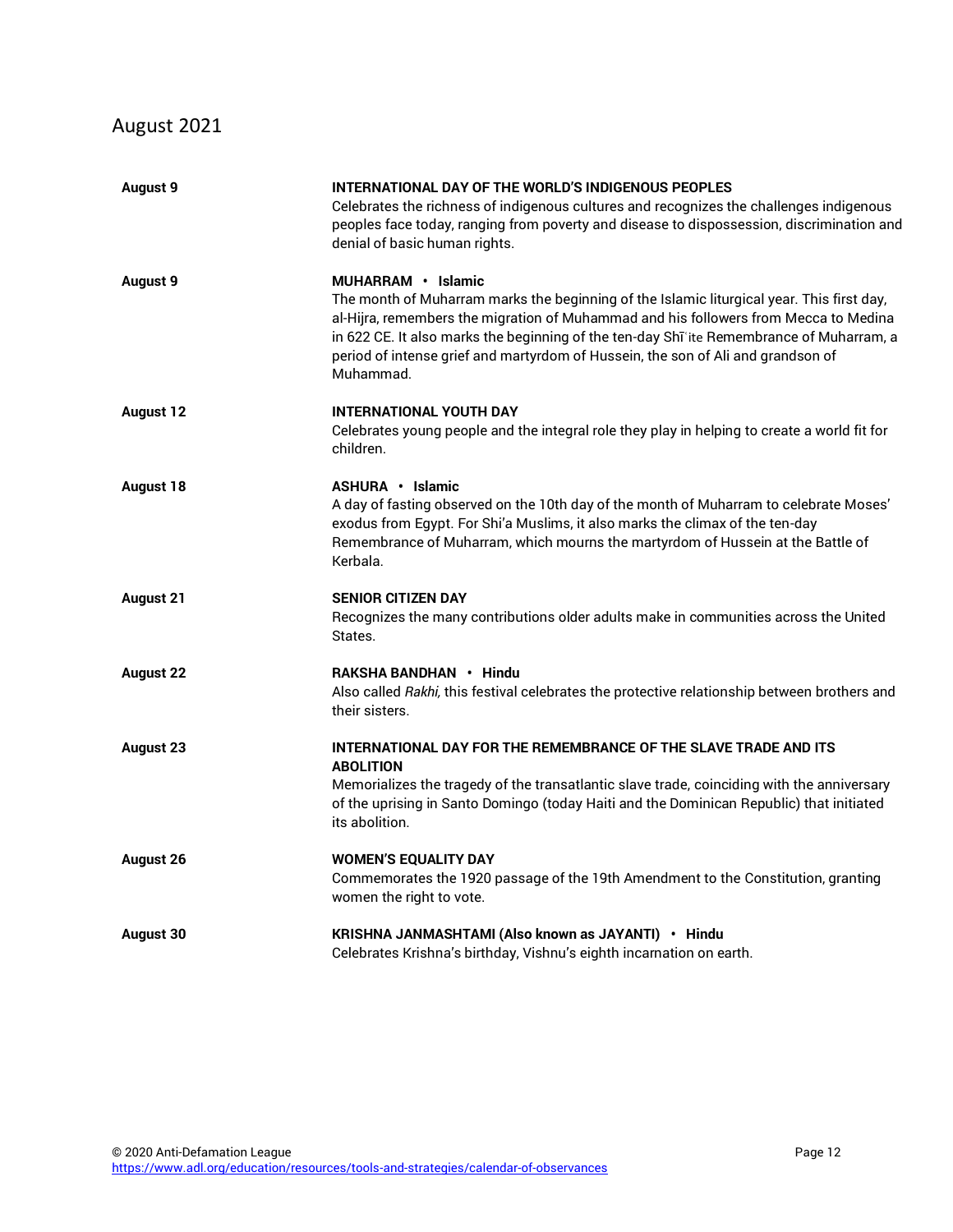## September 2021

| September 1                                      | <b>GUR-GADDI GURU GRANTH SAHIB • Sikh</b><br>Since 1708, Sikhs have accepted Sri Guru Granth Sahib as their eternal Guru that holds the<br>spirit of all Ten Gurus of the Sikhs. They consider Guru Granth Sahib to be a spiritual quide<br>not only for Sikhs but for all of mankind; it plays a central role in guiding the Sikhs' way of life. |
|--------------------------------------------------|---------------------------------------------------------------------------------------------------------------------------------------------------------------------------------------------------------------------------------------------------------------------------------------------------------------------------------------------------|
| September 5                                      | <b>INTERNATIONAL DAY OF CHARITY</b><br>Recognizes the role of charity in alleviating human suffering, as well as of the efforts of<br>charitable organizations and individuals, including the work of Mother Teresa.                                                                                                                              |
| September 6                                      | <b>LABOR DAY</b><br>Celebrated the first Monday in September in recognition of U.S. workers.                                                                                                                                                                                                                                                      |
| September 7-8                                    | ROSH HASHANAH · Jewish<br>Beginning of the Jewish New Year and first of the High Holy Days, which marks the<br>beginning of a ten-day period of penitence and spiritual renewal.                                                                                                                                                                  |
| September 8                                      | <b>INTERNATIONAL LITERACY DAY</b><br>Call to action for universal literacy.                                                                                                                                                                                                                                                                       |
| September 10                                     | <b>GANESH CHATURTHI • Hindu</b><br>Celebrates the birthday of Ganesha, the elephant-deity.                                                                                                                                                                                                                                                        |
| September 15-<br><b>Full Month</b><br>October 15 | <b>NATIONAL HISPANIC HERITAGE MONTH</b><br>Celebrates the contributions, heritage and culture of Hispanic and Latino Americans.                                                                                                                                                                                                                   |
| September 16                                     | YOM KIPPUR · Jewish<br>The "Day of Atonement" marks the end of the Ten Days of Penitence that begin with Rosh<br>Hashanah.                                                                                                                                                                                                                        |
| September 17                                     | <b>CONSTITUTION DAY AND CITIZENSHIP DAY</b><br>Commemorates the ratification of the United States Constitution in 1787. Also honors all<br>who have become U.S. citizens.                                                                                                                                                                         |
| September 21-<br>27                              | SUKKOT • Jewish<br>The week-long "Feast of Booths" commemorates the 40-year wandering of the Israelites in<br>the desert on the way to the Promised Land.                                                                                                                                                                                         |
| September 22                                     | <b>AUTUMNAL EQUINOX</b><br>Marks the first day of the season of fall. The sun shines nearly equally on both<br>hemispheres when it's fall in the Northern Hemisphere and simultaneously spring in the<br>Southern Hemisphere.                                                                                                                     |
| September 23                                     | <b>BI VISIBILITY DAY</b><br>Seeks to draw attention to public policy concerns and foster respect for bi+ individuals and<br>communities.                                                                                                                                                                                                          |
| September 28                                     | SHEMINI ATZERET · Jewish<br>"The Eighth (Day) of Assembly" is observed on the day immediately following Sukkot.                                                                                                                                                                                                                                   |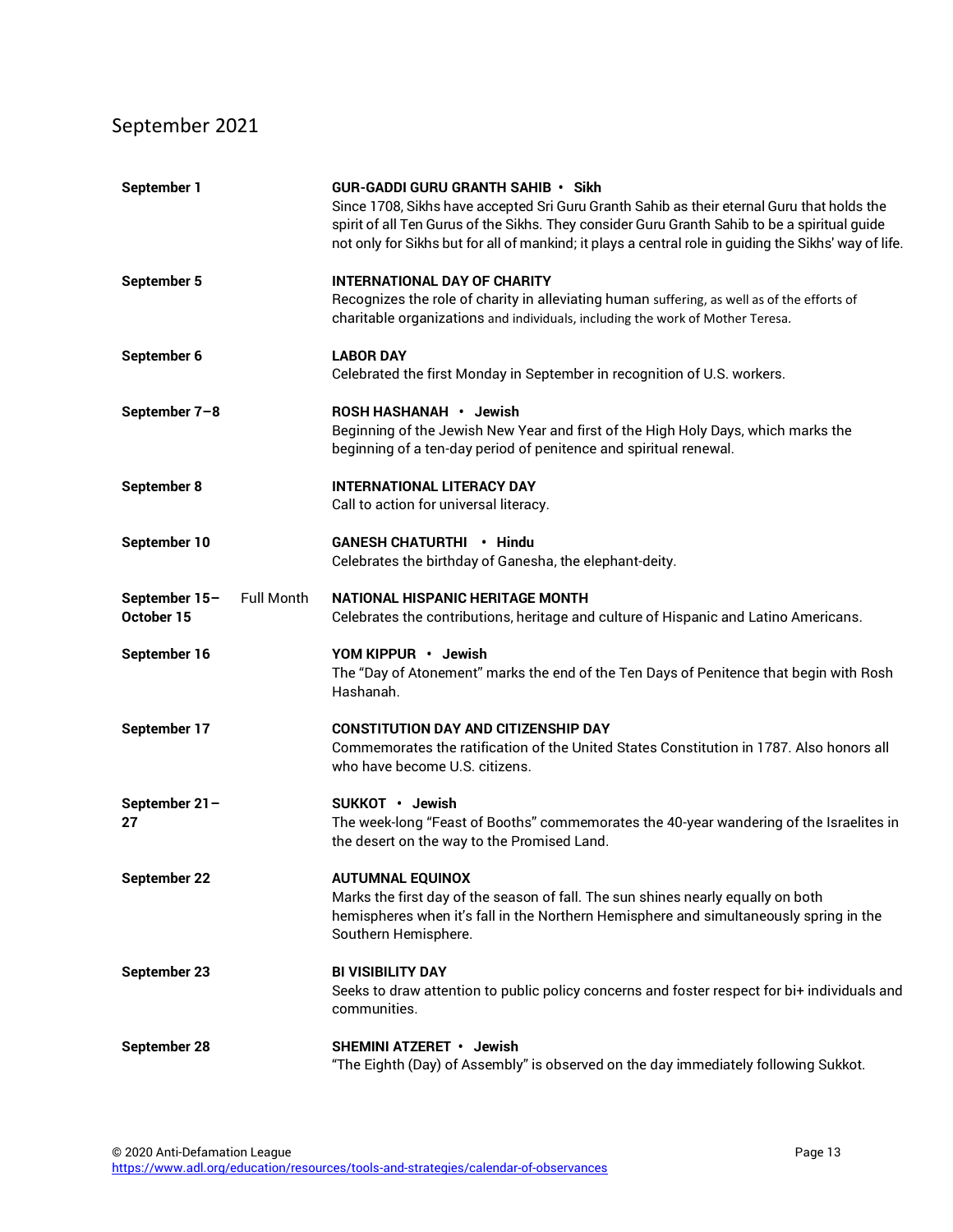#### **September 29 SIMCHAT TORAH • Jewish**

"Rejoicing in the Torah" celebrates the conclusion of the public reading of the Pentateuch and its beginning anew.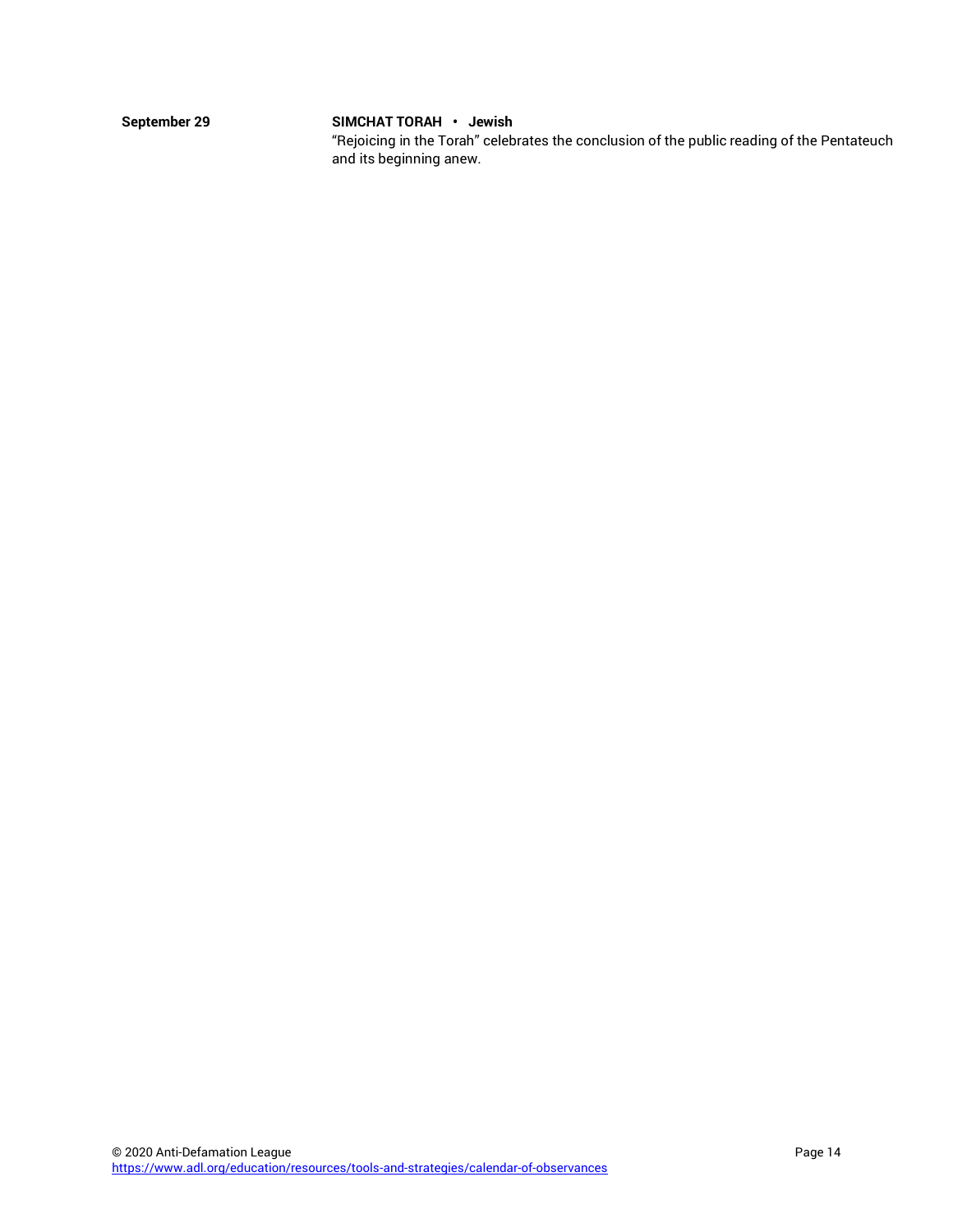#### October 2021

| <b>October</b> | Full month        | NATIONAL BULLYING PREVENTION MONTH<br>A campaign to unite communities nationwide to educate and raise awareness of bullying<br>prevention.                                                                                                                                                                                                                                                                                                                                                                                                               |
|----------------|-------------------|----------------------------------------------------------------------------------------------------------------------------------------------------------------------------------------------------------------------------------------------------------------------------------------------------------------------------------------------------------------------------------------------------------------------------------------------------------------------------------------------------------------------------------------------------------|
| <b>October</b> | <b>Full Month</b> | NATIONAL DISABILITY EMPLOYMENT AWARENESS MONTH<br>Recognizes the contributions of workers with disabilities.                                                                                                                                                                                                                                                                                                                                                                                                                                             |
| <b>October</b> | <b>Full Month</b> | <b>LGBT HISTORY MONTH</b><br>Marks and celebrates the lives and achievements of lesbian, gay bisexual and transgender<br>people in the United States.                                                                                                                                                                                                                                                                                                                                                                                                    |
| October 2      |                   | <b>INTERNATIONAL DAY OF NON-VIOLENCE</b><br>Marked on the birthday of Mahatma Gandhi, leader of the Indian independence movement<br>and pioneer of the philosophy and strategy of non-violence, a U.N commemoration<br>promoting the principle of non-violence and the desire to secure a culture of peace,<br>tolerance and understanding.                                                                                                                                                                                                              |
| October 5      |                   | <b>WORLD TEACHER'S DAY</b><br>Held annually to commemorate teacher organizations worldwide.                                                                                                                                                                                                                                                                                                                                                                                                                                                              |
| October 6-14   |                   | NAVARATRI · Hindu<br>Nine-day festival celebrating the triumph of good over evil. It worships God in the form of<br>the universal mother commonly referred to as Durga, Devi or Shakti, and marks the start of<br>fall.                                                                                                                                                                                                                                                                                                                                  |
| October 11     |                   | <b>COMING OUT DAY</b><br>Encourages honesty and openness about being lesbian, gay, bisexual or transgender.<br>Commemorates October 11, 1987, when 500,000 people marched on Washington, DC, for<br>gay and lesbian equality.                                                                                                                                                                                                                                                                                                                            |
| October 11     |                   | <b>INDIGENOUS PEOPLE'S DAY (Native American Day)</b><br>Celebrates and honors Native American history and culture.<br>[The second Monday of October is also marked as a U.S. federal holiday, Columbus Day.<br>Many people are opposed to the celebration of a man who led and committed atrocities<br>against Indigenous people. Some states and cities in the U.S. have officially changed the<br>day to Indigenous People's Day. Similarly, it is celebrated as Día de la Raza, "Day of the<br>Race", in Spanish-speaking countries and communities.] |
| October 15     |                   | DUSSEHRA/DASSERA • Hindu<br>Anniversary of the day when Rama killed the evil demon Ravana. Also known as Durga<br>Puja, which celebrates the goddess Durga.                                                                                                                                                                                                                                                                                                                                                                                              |
| October 17     |                   | INTERNATIONAL DAY FOR THE ERADICATION OF POVERTY<br>Call to action for the eradication of poverty and destitution worldwide.                                                                                                                                                                                                                                                                                                                                                                                                                             |
| October 18     |                   | MAWLID AL-NABI (Also known as MILAD AL-NABI) · Islamic (Sunni)<br>The observance of the birthday of Islam founder Prophet Muhammad, which is celebrated<br>in Rabi' al-awwal, the third month in the Islamic calendar. Shi'a Muslims celebrate it five<br>days later than Sunni Muslims.                                                                                                                                                                                                                                                                 |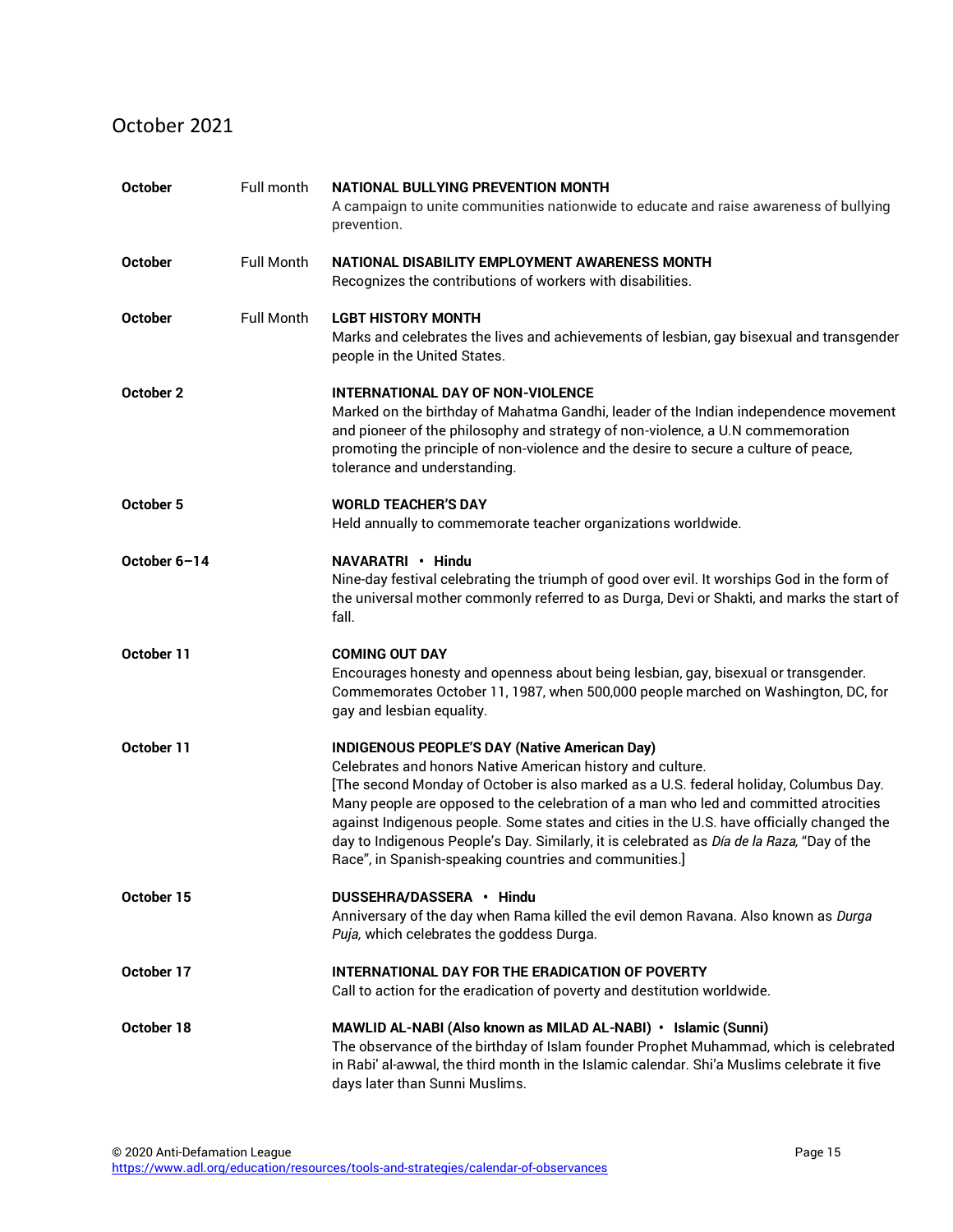| October 23 | MAWLID AL-NABI (Also known as MILAD AL-NABI) • Islamic (Shi'a)<br>The observance of the birthday of Islam founder Prophet Muhammad, which is celebrated<br>in Rabi' al-awwal, the third month in the Islamic calendar. Sunni Muslims celebrate it five<br>days earlier than Shi'a Muslims. |
|------------|--------------------------------------------------------------------------------------------------------------------------------------------------------------------------------------------------------------------------------------------------------------------------------------------|
| October 24 | <b>UNITED NATIONS DAY</b>                                                                                                                                                                                                                                                                  |
|            | Commemorates the founding of the world organization in 1945.                                                                                                                                                                                                                               |
| October 31 | <b>HALLOWEEN</b>                                                                                                                                                                                                                                                                           |
|            | The eve of All Saints' Day.                                                                                                                                                                                                                                                                |
| October 31 | REFORMATION DAY • Christian                                                                                                                                                                                                                                                                |
|            | Commemorates the beginning of the Protestant Reformation in 1517.                                                                                                                                                                                                                          |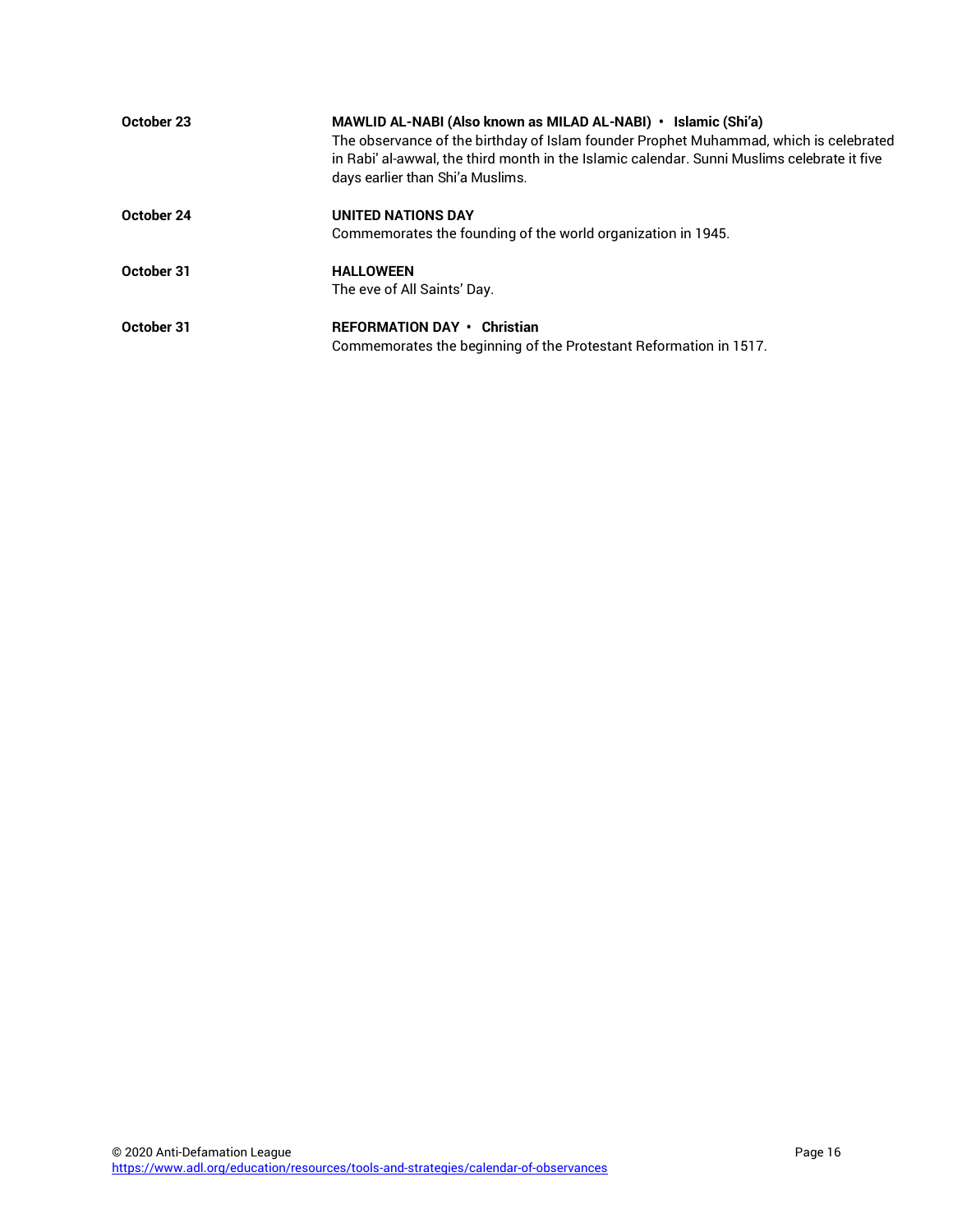#### November 2021

| <b>November</b>    | <b>Full Month</b> | NATIONAL ADOPTION MONTH<br>Adoptees, birth families, adoptive families and adoption professionals reflect on, educate<br>and celebrate adoption practices.                                                                                                                        |
|--------------------|-------------------|-----------------------------------------------------------------------------------------------------------------------------------------------------------------------------------------------------------------------------------------------------------------------------------|
| November           | <b>Full Month</b> | NATIONAL AMERICAN INDIAN HERITAGE MONTH<br>Celebrates and honors the history and culture of Native Americans and indigenous people<br>in the United States.                                                                                                                       |
| November 1         |                   | ALL SAINTS' DAY • Western Christian<br>Commemorates all known and unknown Christian saints. Eastern Christianity observes it<br>on the first Sunday after Pentecost.                                                                                                              |
| November 2         |                   | ALL SOULS' DAY • Christian<br>Commemoration of all faithful Christians who are now dead. In Mexican tradition it is<br>celebrated as Dia de los Muertos between October 31 and November 2, and is an occasion<br>to remember dead ancestors and celebrate the continuity of life. |
| November 2         |                   | <b>ELECTION DAY</b><br>A day set by U.S. law for the election of public officials.                                                                                                                                                                                                |
| November 4         |                   | BANDI-CHHOR DIWAS . Sikh<br>A commemorative occasion having no fixed date which occurs in October or November<br>and celebrates the release of the Sixth Guru Har Gobind Sahib from imprisonment and<br>coincides with Diwali, the Hindu festival of lights.                      |
| November 4         |                   | DIWALI • Hindu<br>Also called Deepavali, "Festival of Lights", it celebrates the victory of good over evil, light<br>over darkness, and knowledge over ignorance.                                                                                                                 |
| November 6         |                   | BIRTH OF THE BÁB · Bahá'í<br>Bahá'í observance of the anniversary of the birth in 1819 of Siyyid, "the Báb," the prophet-<br>herald of the Bahá'í Faith, in Shíráz, Persia.                                                                                                       |
| November 7         |                   | BIRTH OF BAHÁ'U'LLÁH · Bahá'í<br>Observance of the anniversary of the birth in 1817 of Bahá'u'lláh, prophet-founder of the<br>Bahá'í Faith, in Núr, Persia.                                                                                                                       |
| November 9-10      |                   | <b>KRISTALLNACHT</b><br>Commemorates the 1938 pogrom against Jews throughout Germany and Vienna.                                                                                                                                                                                  |
| <b>November 11</b> |                   | <b>VETERANS' DAY</b><br>Honors military veterans and the U.S. Armed Services.                                                                                                                                                                                                     |
| November 15-<br>19 |                   | <b>AMERICAN EDUCATION WEEK</b><br>Celebrates public education and honors individuals who are making a difference in<br>ensuring every child in the U.S. receives a quality education.                                                                                             |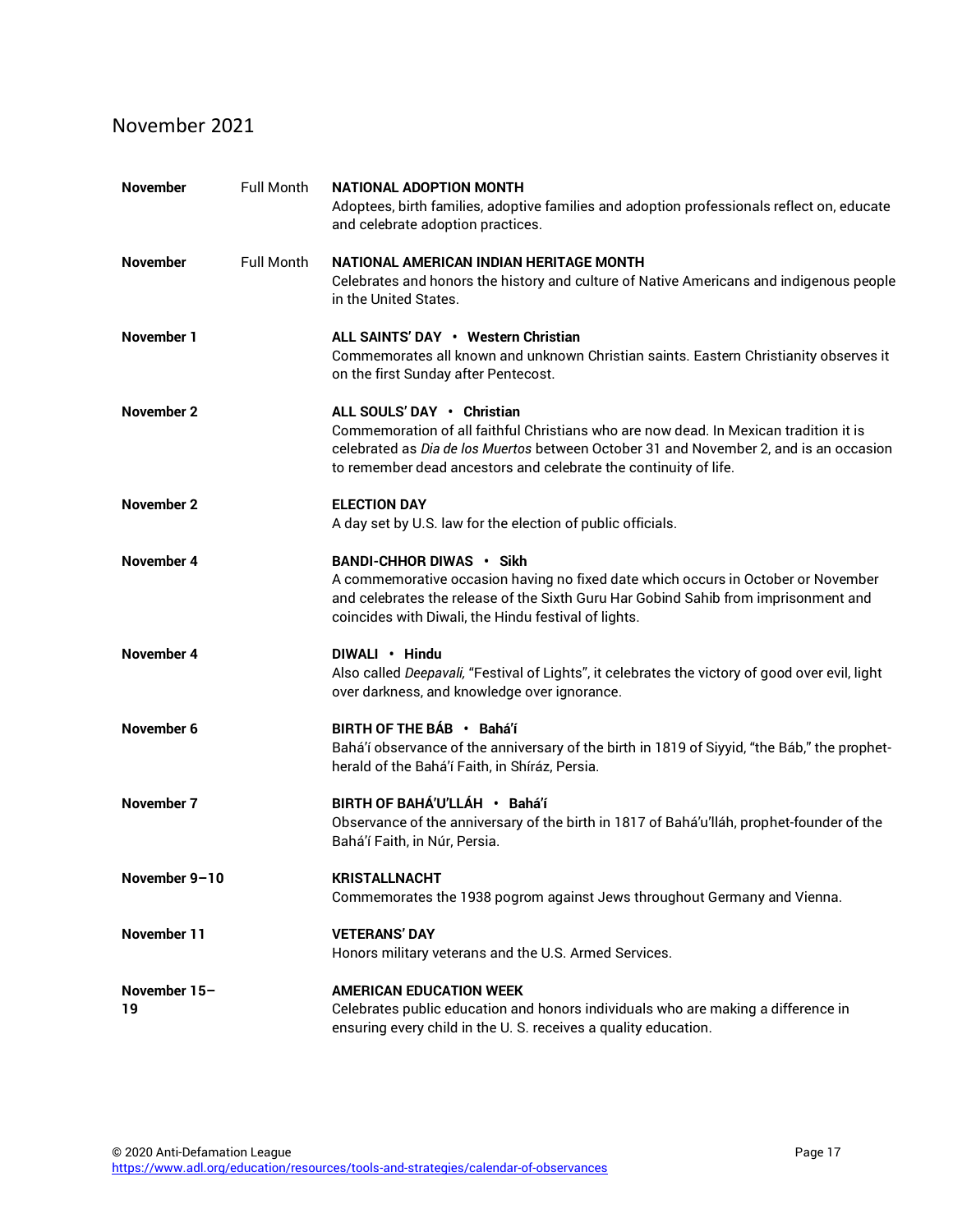| November 16  | <b>INTERNATIONAL DAY FOR TOLERANCE</b><br>Emphasizes the dangers of intolerance and is a call to action for the advancement of<br>human welfare, freedom and progress everywhere, as well as a day to encourage tolerance,<br>respect, dialogue and cooperation among different cultures and peoples. |
|--------------|-------------------------------------------------------------------------------------------------------------------------------------------------------------------------------------------------------------------------------------------------------------------------------------------------------|
| November 19  | <b>GURU NANAK DEV JI'S BIRTHDAY · Sikh</b><br>A very important holiday in the Sikh faith as Guru Nanak Dev's was the First Guru of the<br>Sikhs and the Founder of Sikhism. He was born in mid-November; the holiday is celebrated<br>according to the lunar date.                                    |
| November 20  | <b>TRANSGENDER DAY OF REMEMBRANCE</b>                                                                                                                                                                                                                                                                 |
|              | Memorializes those who were killed due to anti-transgender hatred or prejudice.                                                                                                                                                                                                                       |
| November 25  | DAY OF THE COVENANT • Bahá'í                                                                                                                                                                                                                                                                          |
|              | Day of the Covenant is a festival observed to commemorate Bahá'u'lláh's appointment of                                                                                                                                                                                                                |
|              | His son, Abdu'l-Baha, as His successor.                                                                                                                                                                                                                                                               |
| November 25  | <b>THANKSGIVING DAY</b>                                                                                                                                                                                                                                                                               |
|              | Following a 19th century tradition, it commemorates the Pilgrims' harvest feast in the                                                                                                                                                                                                                |
|              | autumn of 1621. It is considered by some to be a "national day of mourning," in recognition                                                                                                                                                                                                           |
|              | of the conquest of Native Americans by colonists.                                                                                                                                                                                                                                                     |
| November 28- | ADVENT . Christian                                                                                                                                                                                                                                                                                    |
| December 24  | Advent is a season of spiritual preparation in observance of the birth of Jesus. In Western                                                                                                                                                                                                           |
|              | Christianity, it starts on the fourth Sunday before Christmas. In Eastern Christianity, the                                                                                                                                                                                                           |
|              | season is longer and begins in the middle of November.                                                                                                                                                                                                                                                |
| November 29- | CHANUKAH · Jewish                                                                                                                                                                                                                                                                                     |
| December 6   | Eight-day "Festival of Lights", also known as Hanukkah, celebrating the rededication of the                                                                                                                                                                                                           |
|              | Temple to the service of God in 164 BCE. Commemorates the victory of the Maccabees                                                                                                                                                                                                                    |
|              | over the Greek King, Antiochus, who sought to suppress freedom of worship.                                                                                                                                                                                                                            |